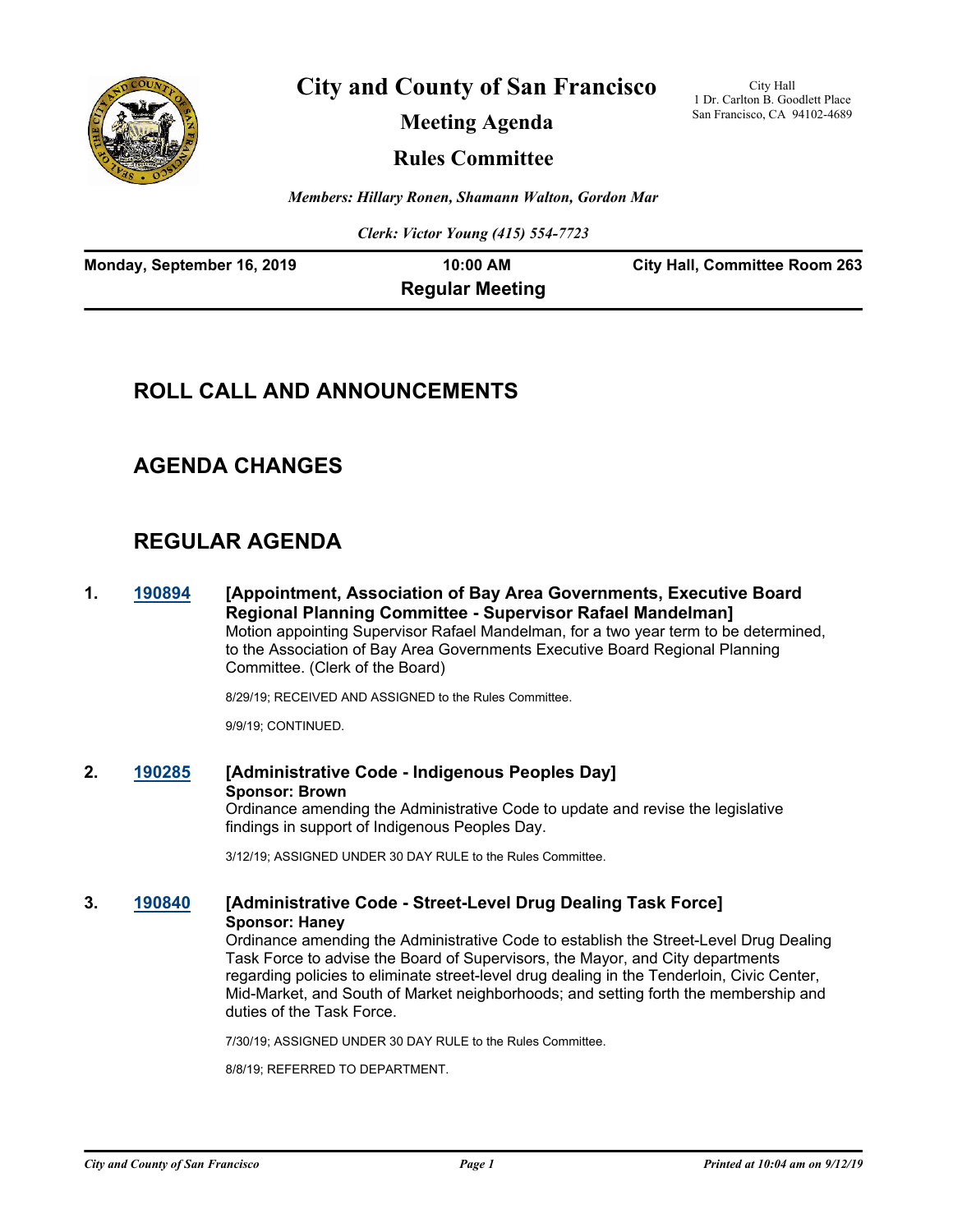#### **4. [190683](http://sfgov.legistar.com/gateway.aspx?m=l&id=34805) [Administrative Code - Conversion of Large Tourist Hotels] Sponsor: Peskin**

Ordinance amending the Administrative Code to re-enact and revise the Tourist Hotel Conversion Ordinance, which restricted the conversion of hotel rooms in large tourist hotels to condominiums, by deleting the sunset provision and deleting the sections allowing conversion credits and a lottery; and affirming the Planning Department's determination under the California Environmental Quality Act.

6/11/19; ASSIGNED UNDER 30 DAY RULE to the Rules Committee.

6/20/19; REFERRED TO DEPARTMENT.

9/4/19; RESPONSE RECEIVED.

9/9/19; CONTINUED TO CALL OF THE CHAIR.

### **ADJOURNMENT**

*NOTE: Pursuant to Government Code Section 65009, the following notice is hereby given: if you challenge, in court, the general plan amendments or planning code and zoning map amendments described above, you may be limited to raising only those issues you or someone else raised at the public hearing described in this notice, or in written correspondence delivered to the Board of Supervisors at, or prior to, the public hearing.*

### **LEGISLATION UNDER THE 30-DAY RULE**

*NOTE: The following legislation will not be considered at this meeting. Board Rule 3.22 provides that when an Ordinance or Resolution is introduced which would CREATE OR REVISE MAJOR CITY POLICY, the Committee to which the legislation is assigned shall not consider the legislation until at least thirty days after the date of introduction. The provisions of this rule shall not apply to the routine operations of the departments of the City or when a legal time limit controls the hearing timing. In general, the rule shall not apply to hearings to consider subject matter when no legislation has been presented, nor shall the rule apply to resolutions which simply URGE action to be taken.*

#### **[190869](http://sfgov.legistar.com/gateway.aspx?m=l&id=34991) [Administrative Code - Farmers' Markets and Flea Markets]**

Ordinance amending the Administrative Code to affirm the County Agricultural Commissioner's authority under state law to certify and inspect farmers' markets and producers, and to enforce state law governing the direct marketing of agricultural products to consumers; replace the County Agricultural Commissioner with the Director of Property as the operator of City-operated farmers' markets and flea markets; eliminate the allocation of space at farmers' markets for the distribution of surplus commodities to needy persons; increase the permit fees for certified producers and other vendors; and increase the permit fees for farmers' market operators. (City Administrator)

8/26/19; RECEIVED FROM DEPARTMENT.

9/3/19; ASSIGNED UNDER 30 DAY RULE to the Rules Committee.

9/11/19; REFERRED TO DEPARTMENT.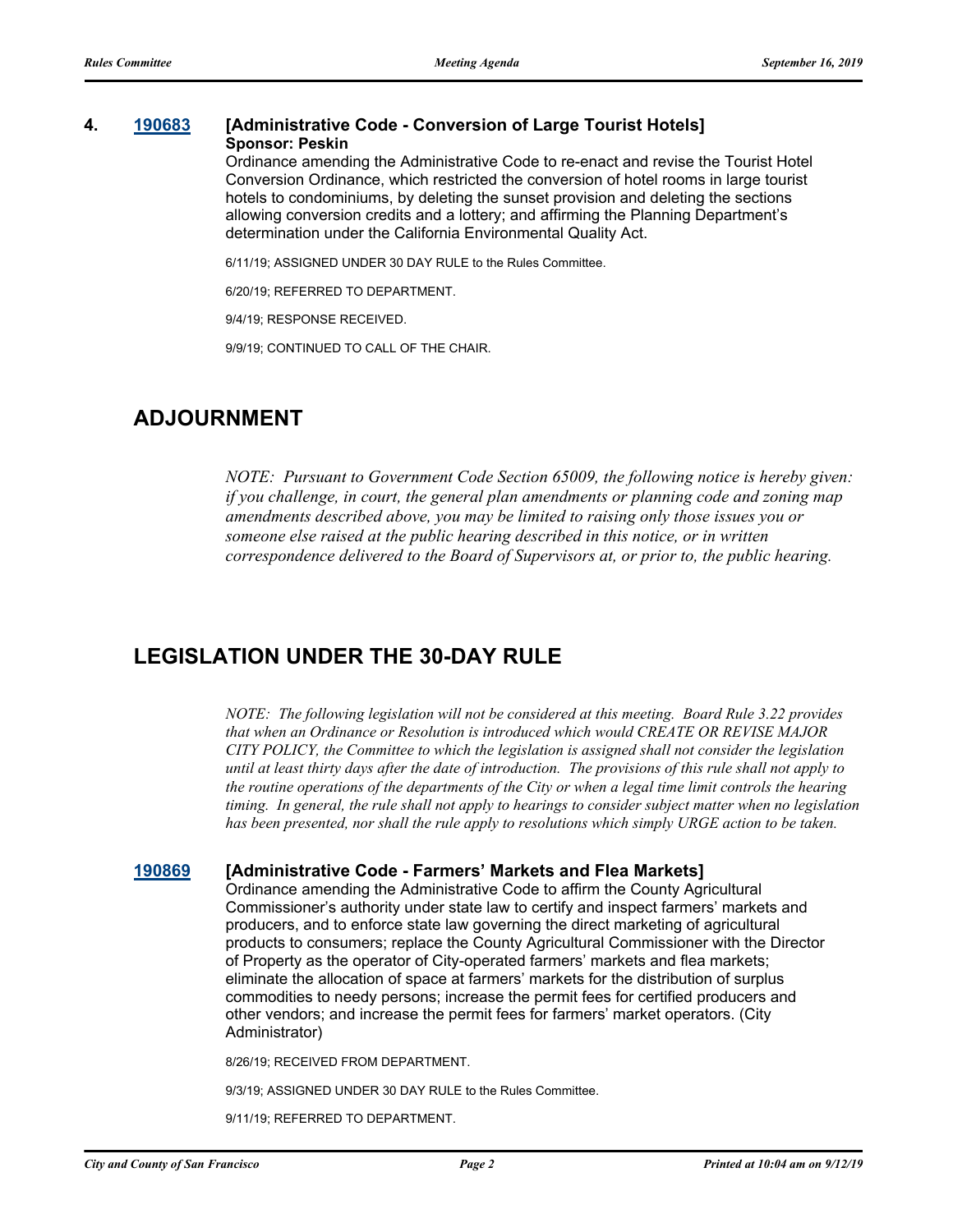#### **Agenda Item Information**

Each item on the Consent or Regular agenda may include the following documents:

1) Legislation, 2) Budget and Legislative Analyst report,

3) Department or Agency cover letter and/or report, 4) Public correspondence

Items will be available for review at City Hall, 1 Dr. Carlton B. Goodlett Place, Room 244, Reception Desk.

#### **Meeting Procedures**

The Board of Supervisors is the legislative body of the City and County of San Francisco. The Board has several standing committees where ordinances and resolutions are the subject of hearings at which members of the public are urged to testify. The full Board does not hold a second public hearing on measures which have been heard in committee.

Board procedures do not permit: 1) persons in the audience to vocally express support or opposition to statements by Supervisors or by other persons testifying; 2) ringing and use of cell phones, pagers, and similar sound-producing electronic devices; 3) bringing in or displaying signs in the meeting room; and 4) standing in the meeting room.

Each member of the public will be allotted the same maximum number of minutes to speak as set by the President or Chair at the beginning of each item or public comment, excluding City representatives, except that public speakers using interpretation assistance will be allowed to testify for twice the amount of the public testimony time limit. If simultaneous interpretation services are used, speakers will be governed by the public testimony time limit applied to speakers not requesting interpretation assistance. Members of the public who want a document placed on the overhead for display should clearly state such and subsequently remove the document when they want the screen to return to live coverage of the meeting.

IMPORTANT INFORMATION: The public is encouraged to testify at Committee meetings. Persons unable to attend the meeting may submit to the City, by the time the proceedings begin, written comments regarding the agenda items. These comments will be made a part of the official public record and shall be brought to the attention of the Board of Supervisors. Written communications should be submitted to the Clerk of the Board or Clerk of the Committee: 1 Dr. Carlton B. Goodlett Place, Room 244, San Francisco, CA 94102. Communications not received prior to the hearing may be delivered to the Clerk of the Board or Clerk of the Committee at the hearing and you are encouraged to bring enough copies for distribution to all of its members.

LAPTOP COMPUTER FOR PRESENTATIONS: Contact City Hall Media Services at (415) 554-7490 to coordinate the use of the laptop computer for presentations. Presenters should arrive 30 minutes prior to the meeting to test their presentations on the computer.

COPYRIGHT: System content that is broadcasted live during public proceedings is secured by High-bandwidth Digital Content Protection (HDCP), which prevents copyrighted or encrypted content from being displayed or transmitted through unauthorized devices. Members of the public who utilize chamber digital, audio and visual technology may not display copyrighted or encrypted content during public proceedings.

AGENDA PACKET: Available for review in the Office of the Clerk of the Board, City Hall, 1 Dr.Carlton B Goodlett Place, Room 244, or on the internet at http://www.sfbos.org/meetings. Meetings are cablecast on SFGovTV, the Government Channel 26. For DVD copies and scheduling call (415) 554-4188.

LANGUAGE INTERPRETERS: Requests must be received at least 48 hours in advance of the meeting to help ensure availability. Contact Peggy Nevin at (415) 554-5184. AVISO EN ESPAÑOL: La solicitud para un traductor debe recibirse antes de mediodía de el viernes anterior a la reunion. Llame a Peggy Nevin at (415) 554-5184. Paunawa: Ang mga kahilingan ay kailangang matanggap sa loob ng 48 oras bago mag miting upang matiyak na matutugunan ang mga hiling. Mangyaring tumawag ka sa (415) 554-5184.